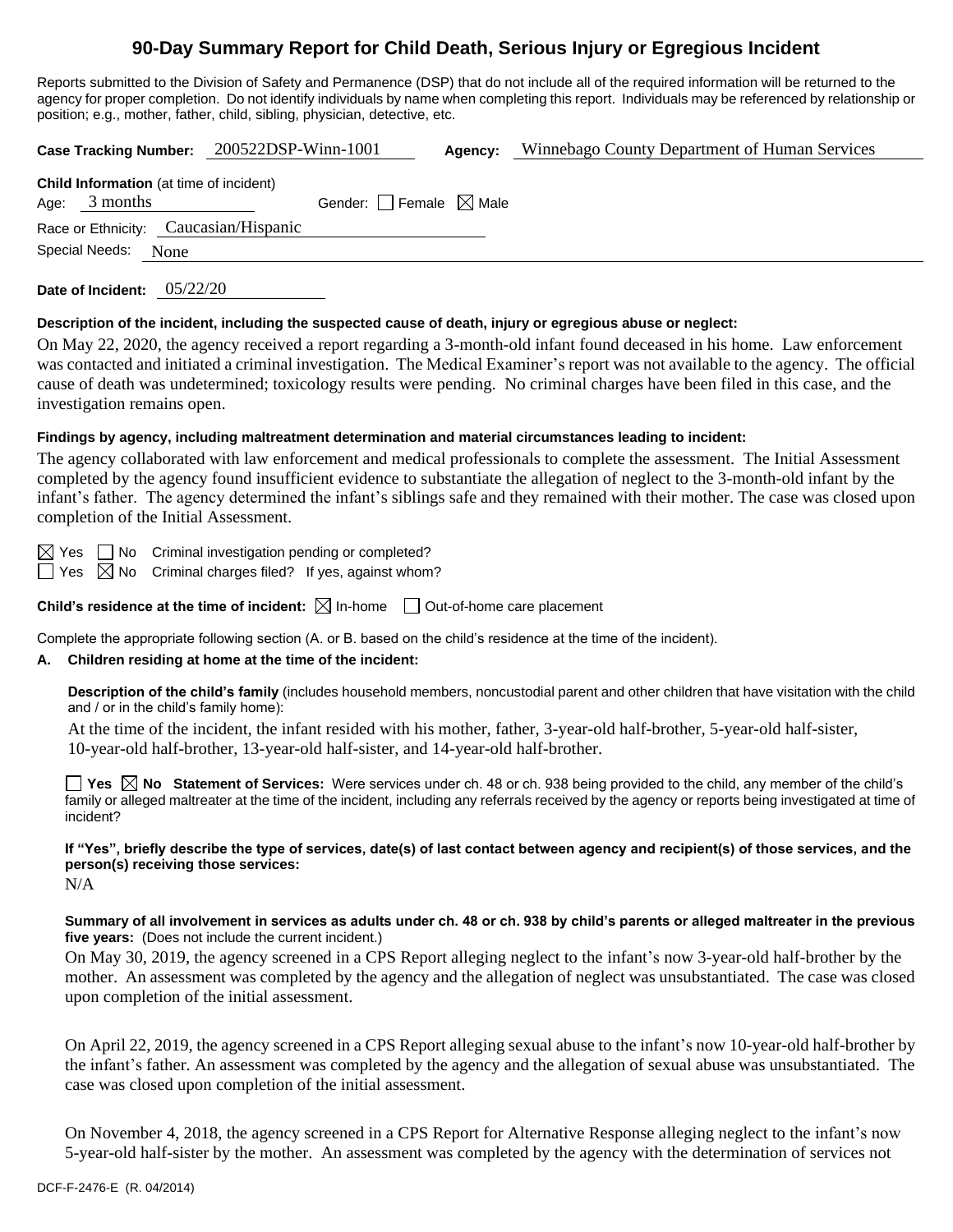needed. The case was closed upon completion of the Initial Assessment.

On September 8, 2017, the agency screened in a CPS Report for Alternative Response alleging neglect to the infant's now 10-year-old half-brother by the mother. An assessment was completed by the agency with the determination of services not needed. The case was closed upon completion of the Initial Assessment.

On April 17, 2017, the agency screened in a CPS Report for Alternative Response alleging neglect to the infant's now 5-year-old half-sister and now 3-year-old half-brother by the mother. An assessment was completed by the agency with the determination of services not needed. The case was closed upon completion of the Initial Assessment.

On July 11, 2016, the agency screened in a CPS Report for Alternative Response alleging neglect to the infant's now 3-year-old half-brother by the mother. An assessment was completed by the agency with the determination of services not needed. The case was closed upon completion of the Initial Assessment.

**Summary of actions taken by the agency under ch. 48, including any investigation of a report or referrals to services involving the child, any member of the child's family living in this household and the child's parents and alleged maltreater.** (Does not include the current incident.)

(Note: Screened out reports listed in this section may include only the date of the report, screening decision, and if a referral to services occurred at Access. Reports that do not constitute a reasonable suspicion of maltreatment or a reason to believe that the child is threatened with harm are not required to be screened in for an Initial Assessment, and no further action is required by the agency.)

On January 28, 2020, the agency screened out a CPS Report

On January 24, 2020, the agency screened out a CPS Report.

On January 7, 2020, the agency screened out a CPS Report.

On May 30, 2019, the agency screened in a CPS Report alleging neglect to the infant's now 3-year-old half-brother by the mother. An assessment was completed by the agency and the allegation of neglect was unsubstantiated. The case was closed upon completion of the initial assessment.

On April 22, 2019, the agency screened in a CPS Report alleging sexual abuse to the infant's now 10-year-old half-brother by the infant's father. An assessment was completed by the agency and the allegation of sexual abuse was unsubstantiated. The case was closed upon completion of the initial assessment.

On December 10, 2018, the agency screened out a CPS Report.

On November 4, 2018, the agency screened in a CPS Report for Alternative Response alleging neglect to the infant's now 5-year-old half-sister by the mother. An assessment was completed by the agency with the determination of services not needed. The case was closed upon completion of the Initial Assessment.

On October 9, 2018, the agency screened out a CPS Report.

On June 21, 2018, the agency screened in a Services Report. The family did not indicate a need for any services and no referrals were made.

On October 9, 2017, the agency screened out a CPS Report.

On September 8, 2017, the agency screened in a CPS Report for Alternative Response alleging neglect to the infant's now 10-year-old half-brother by the mother. An assessment was completed by the agency with the determination of services not needed. The case was closed upon completion of the Initial Assessment.

On July 19, 2017, the agency screened out a CPS Report.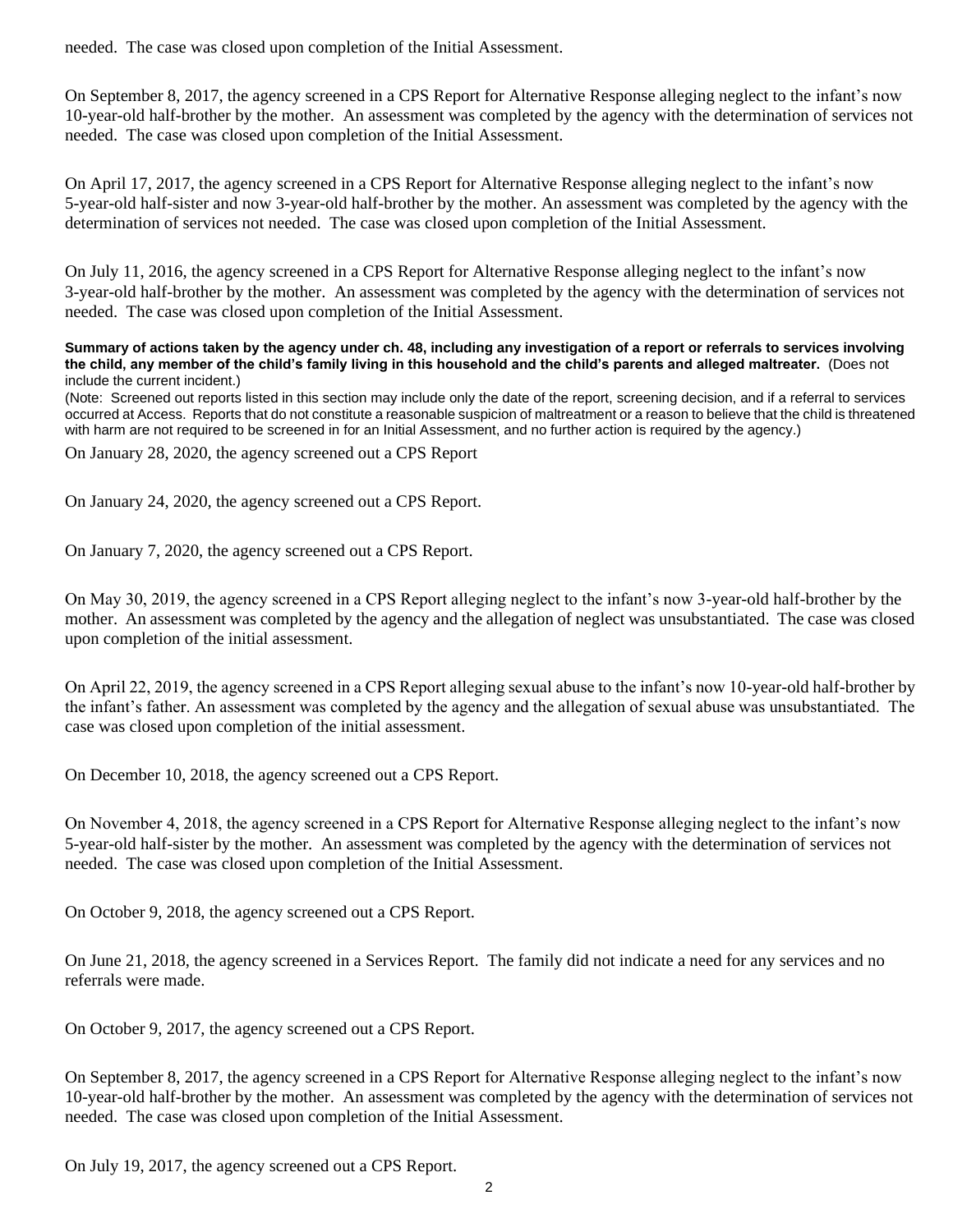On July 10, 2017, the agency screened out a CPS Report.

On April 17, 2017, the agency screened in a CPS Report for Alternative Response alleging neglect to the infant's now 5-year-old half-sister and now 3-year-old half-brother by the mother. An assessment was completed by the agency with the determination of services not needed. The case was closed upon completion of the Initial Assessment.

On September 29, 2016, the agency screened out a CPS Report.

On July 11, 2016, the agency screened in a CPS Report for Alternative Response alleging neglect to the infant's now 3-year-old half-brother by the mother. An assessment was completed by the agency with the determination of services not needed. The case was closed upon completion of the Initial Assessment.

On September 3, 2015, the agency screened out a CPS Report.

On March 27, 2015, the agency screened out a CPS Report.

On March 2, 2015, the agency screened out a CPS Report.

On November 26, 2014, the agency screened in a CPS Report for Alternative Response alleging neglect to the infant's now 10-year-old half-sister by the mother. An assessment was completed by the agency with the determination of services not needed. The case was closed upon completion of the Initial Assessment.

On April 8, 2013, the agency screened out a CPS Report.

On March 9, 2012, the agency screened out a CPS Report.

On November 1, 2011, the agency screened out a CPS Report.

### **Summary of any investigation involving the child, any member of the child's family and alleged maltreater conducted under ch. 48 and any services provided to the child and child's family since the date of the incident:**

The agency collaborated with law enforcement and medical professionals to complete the assessment. The Initial Assessment completed by the agency found insufficient evidence to substantiate the allegation of neglect to the 3-month-old child by the child's father. The agency determined the infant's siblings safe and they remained with their mother. The case was closed upon completion of the Initial Assessment.

### **B. Children residing in out-of-home care (OHC) placement at time of incident:**

**Description of the OHC placement and basis for decision to place child there:** N/A

#### **Description of all other persons residing in the OHC placement home:**  $N/A$

**Licensing history:** Including type of license, duration of license, summary of any violations by licensee or an employee of licensee or other actions that constitute a substantial failure to protect and promote the welfare of the child. N/A

|                                     |                                                                                                                      | Attempted or successful reunification                                                       |
|-------------------------------------|----------------------------------------------------------------------------------------------------------------------|---------------------------------------------------------------------------------------------|
|                                     |                                                                                                                      | Referral to services                                                                        |
|                                     |                                                                                                                      | Transportation assistance                                                                   |
|                                     |                                                                                                                      | Collaboration with law enforcement                                                          |
| Temporary physical custody of child | M                                                                                                                    | Collaboration with medical professionals                                                    |
|                                     | Screening of Access report<br>Protective plan implemented<br>Initial assessment conducted<br>Safety plan implemented | Summary of any actions taken by agency in response to the incident: (Check all that apply.) |